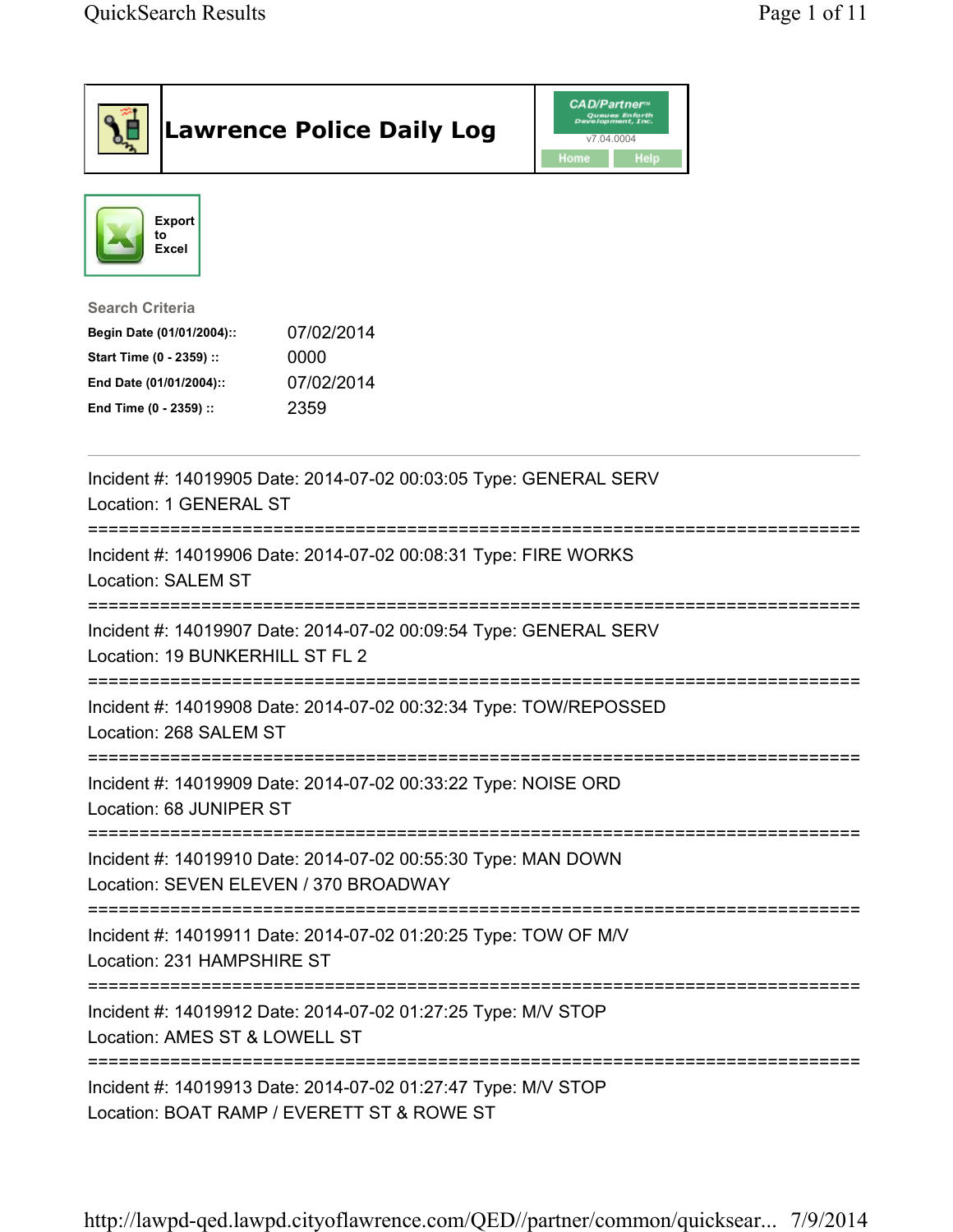| ============================                                                                                                                                 |
|--------------------------------------------------------------------------------------------------------------------------------------------------------------|
| Incident #: 14019914 Date: 2014-07-02 01:34:27 Type: M/V STOP<br>Location: ESSEX ST & JACKSON ST                                                             |
| Incident #: 14019915 Date: 2014-07-02 01:40:14 Type: B&E/MV/PAST<br>Location: 23 ABBOTT ST FL 2                                                              |
| Incident #: 14019916 Date: 2014-07-02 01:50:20 Type: GENERAL SERV<br>Location: 570 S UNION ST #18                                                            |
| Incident #: 14019917 Date: 2014-07-02 01:57:50 Type: M/V STOP<br>Location: RT114 & S UNION ST                                                                |
| Incident #: 14019918 Date: 2014-07-02 02:26:53 Type: M/V STOP<br>Location: FERRY ST & MARSTON ST                                                             |
| :====================<br>Incident #: 14019919 Date: 2014-07-02 02:35:46 Type: TOW/REPOSSED<br>Location: 28 BYRON AV<br>===================================== |
| Incident #: 14019920 Date: 2014-07-02 02:36:27 Type: SUS PERS/MV<br>Location: BROOKLINE ST & MARSTON ST<br>====================================              |
| Incident #: 14019921 Date: 2014-07-02 02:40:00 Type: M/V STOP<br>Location: PAISANO'S / 265 MERRIMACK ST                                                      |
| Incident #: 14019922 Date: 2014-07-02 02:41:54 Type: M/V STOP<br>Location: BROADWAY & WATER ST                                                               |
| Incident #: 14019923 Date: 2014-07-02 03:17:45 Type: STOL/MV/PAS<br>Location: 158 BUTLER ST                                                                  |
| Incident #: 14019924 Date: 2014-07-02 03:37:41 Type: NOTIFICATION<br>Location: 88 BEACON ST #2                                                               |
| Incident #: 14019925 Date: 2014-07-02 03:51:54 Type: HIT & RUN M/V<br>Location: 73 EXETER ST                                                                 |
| Incident #: 14019926 Date: 2014-07-02 03:52:16 Type: MAL DAMAGE<br>Location: 59 BELLEVUE ST FL 1                                                             |
| =====================================<br>Incident #: 14019927 Date: 2014-07-02 04:51:57 Type: TOW/REPOSSED<br>$I$ Andian: 440 TUODE ALLIMAV                  |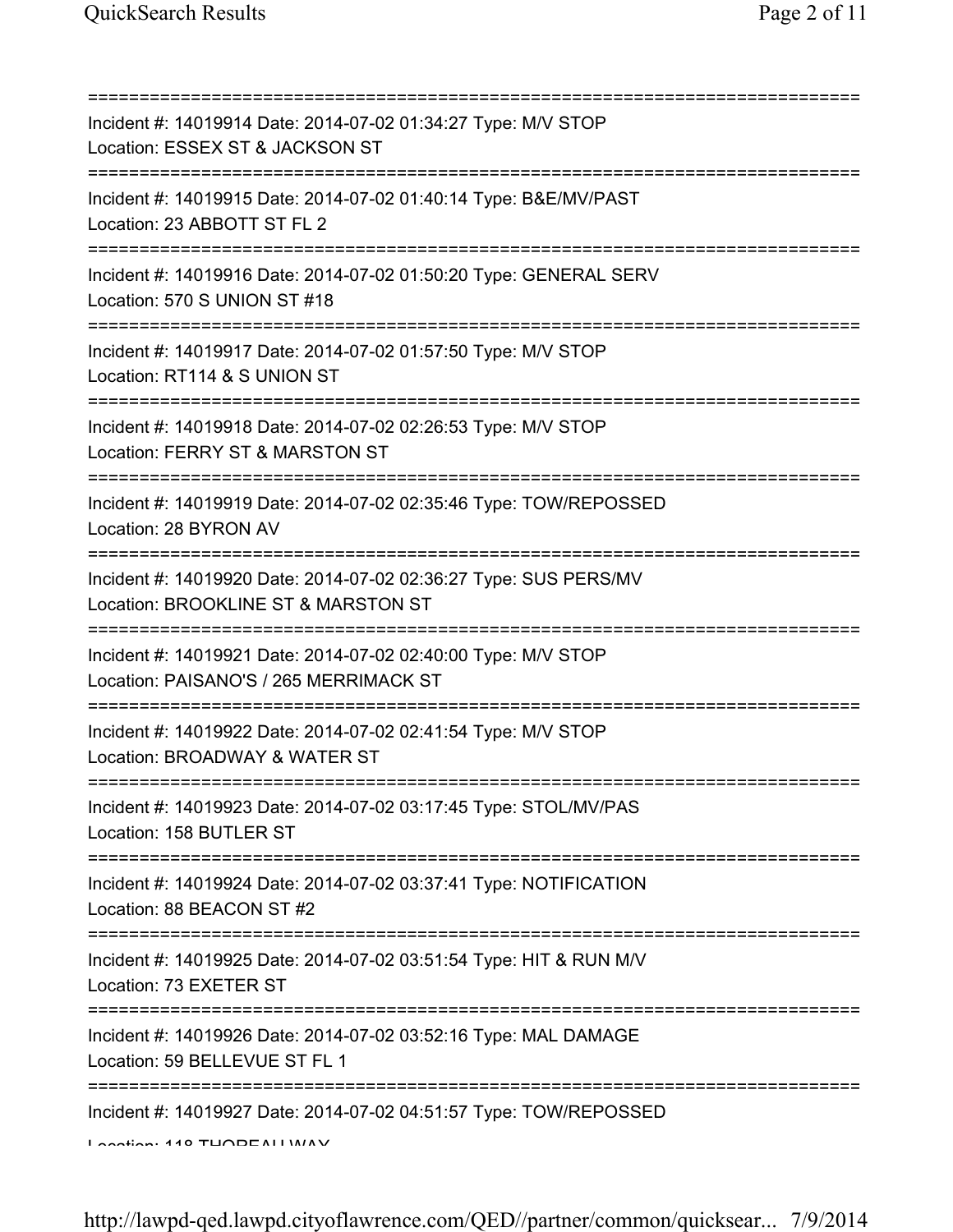| Incident #: 14019928 Date: 2014-07-02 05:20:01 Type: STOL/MV/PAS<br>Location: 474 LOWELL ST<br>===================================== |
|--------------------------------------------------------------------------------------------------------------------------------------|
| Incident #: 14019929 Date: 2014-07-02 05:37:35 Type: A&B PAST<br>Location: 1 GENERAL ST<br>================================          |
| Incident #: 14019930 Date: 2014-07-02 05:41:57 Type: GENERAL SERV<br>Location: 46 MELVIN ST                                          |
| Incident #: 14019931 Date: 2014-07-02 05:52:13 Type: GENERAL SERV<br>Location: 32 WATER ST                                           |
| Incident #: 14019932 Date: 2014-07-02 06:02:44 Type: ALARMS<br>Location: HEALTH & HUMAN SERVICES / 280 MERRIMACK ST FL 2             |
| Incident #: 14019933 Date: 2014-07-02 06:28:02 Type: SUS PERS/MV<br>Location: FRANKLIN ST & LOWELL ST                                |
| Incident #: 14019934 Date: 2014-07-02 06:38:45 Type: ALARMS<br>Location: LEONARD SCHOOL / 60 ALLEN ST                                |
| ===========================<br>Incident #: 14019935 Date: 2014-07-02 06:47:58 Type: KEEP PEACE<br>Location: 12 PORTLAND ST           |
| Incident #: 14019936 Date: 2014-07-02 07:00:02 Type: SUS PERS/MV<br>Location: 146 HOWARD ST                                          |
| Incident #: 14019937 Date: 2014-07-02 07:11:19 Type: TOW/REC/STOL<br>Location: 85 BRADFORD ST                                        |
| Incident #: 14019938 Date: 2014-07-02 07:18:13 Type: SUS PERS/MV<br>Location: 79 ABBOTT ST FL 1                                      |
| Incident #: 14019939 Date: 2014-07-02 07:36:31 Type: AUTO ACC/PI<br>Location: GUILMETTE SCHOOL / 80 BODWELL ST                       |
| Incident #: 14019940 Date: 2014-07-02 07:46:44 Type: LOST PROPERTY<br>Location: 49 CENTRE ST                                         |
| Incident #: 14019942 Date: 2014-07-02 07:51:55 Type: DISTURBANCE                                                                     |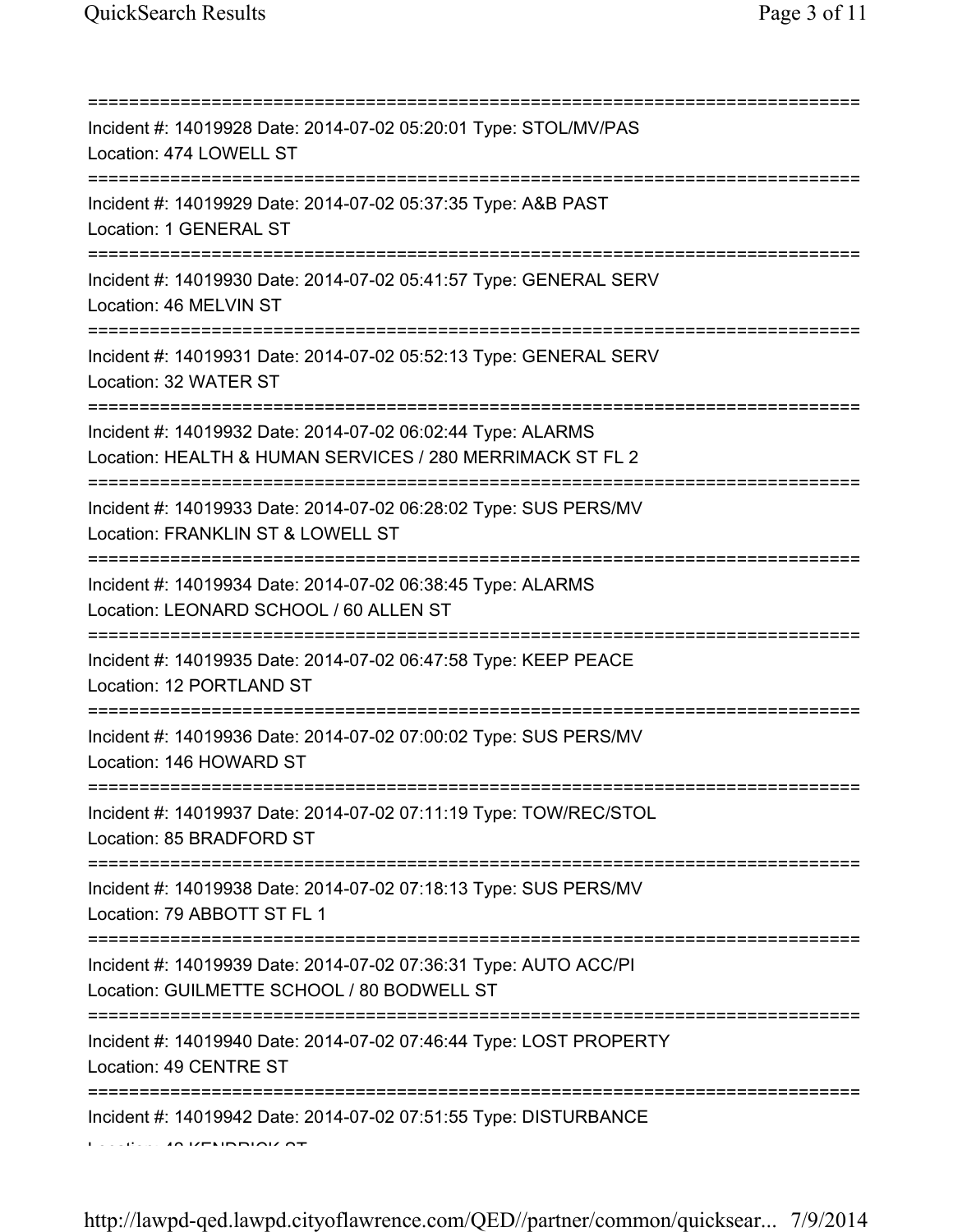=========================================================================== Incident #: 14019941 Date: 2014-07-02 07:52:11 Type: ANIMAL COMPL Location: 131 SARATOGA ST =========================================================================== Incident #: 14019943 Date: 2014-07-02 07:57:27 Type: DETAIL Location: 79 FARNHAM ST =========================================================================== Incident #: 14019945 Date: 2014-07-02 08:01:42 Type: B&E/MV/PAST Location: 132 BOWDOIN ST =========================================================================== Incident #: 14019944 Date: 2014-07-02 08:01:42 Type: B&E/PAST Location: SANTANA AUTO REPAIR / 354 WATER ST =========================================================================== Incident #: 14019946 Date: 2014-07-02 08:04:38 Type: DETAIL Location: FULTON ST & PROSPECT ST =========================================================================== Incident #: 14019947 Date: 2014-07-02 08:09:58 Type: DETAIL Location: AMHERST ST & BEACON ST =========================================================================== Incident #: 14019948 Date: 2014-07-02 08:13:09 Type: TRESPASSING Location: 183 WEST ST =========================================================================== Incident #: 14019950 Date: 2014-07-02 08:18:24 Type: IDENTITY THEFT Location: 606 ANDOVER ST =========================================================================== Incident #: 14019949 Date: 2014-07-02 08:18:46 Type: DETAIL Location: PARKER ST & SALEM ST =========================================================================== Incident #: 14019951 Date: 2014-07-02 08:29:17 Type: DETAIL Location: S UNION ST BRIDGE =========================================================================== Incident #: 14019952 Date: 2014-07-02 09:08:46 Type: AUTO ACC/NO PI Location: 20 FAIRMONT ST =========================================================================== Incident #: 14019954 Date: 2014-07-02 09:13:18 Type: SUS PERS/MV Location: 2 INMAN ST =========================================================================== Incident #: 14019953 Date: 2014-07-02 09:13:24 Type: EXTRA SURVEIL Location: 3 W LOWELL ST =========================================================================== Incident #: 14019955 Date: 2014-07-02 09:32:02 Type: NOTIFICATION Location: 156 WILLOW ST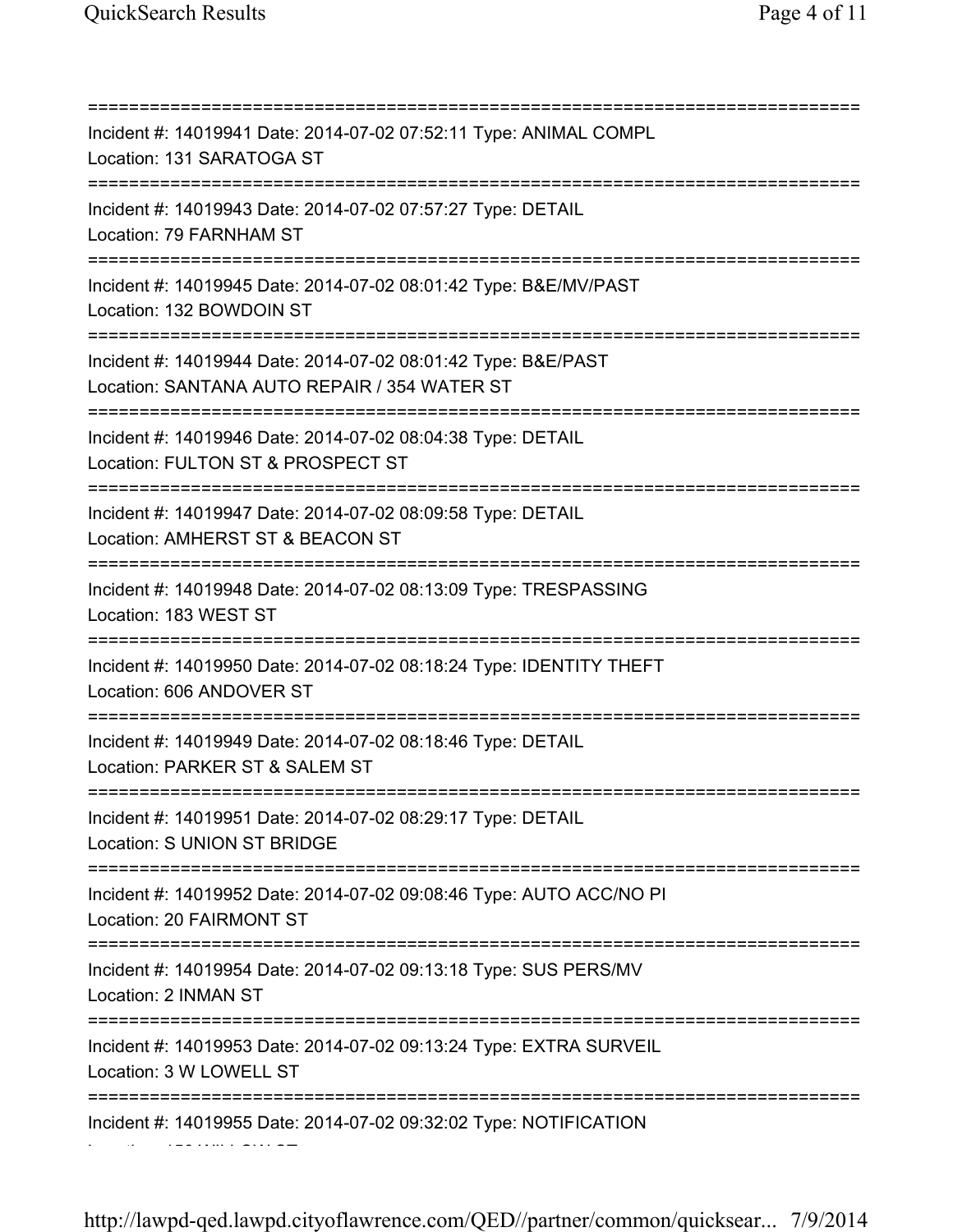=========================================================================== Incident #: 14019956 Date: 2014-07-02 09:41:25 Type: 209A/SERVE Location: 11 DANA ST =========================================================================== Incident #: 14019957 Date: 2014-07-02 09:41:54 Type: EXTRA SURVEIL Location: 3 W LOWELL ST =========================================================================== Incident #: 14019958 Date: 2014-07-02 09:45:50 Type: SUS PERS/MV Location: 121 PERRY AV =========================================================================== Incident #: 14019959 Date: 2014-07-02 09:55:21 Type: DOMESTIC/PROG Location: 671 ESSEX ST #4-20 =========================================================================== Incident #: 14019960 Date: 2014-07-02 09:55:52 Type: SUS PERS/MV Location: 11 GALE ST =========================================================================== Incident #: 14019961 Date: 2014-07-02 10:30:04 Type: LARCENY/PAST Location: 341 S BROADWAY =========================================================================== Incident #: 14019962 Date: 2014-07-02 10:49:03 Type: DISTURBANCE Location: HIGGINS POOL / 180 CRAWFORD ST =========================================================================== Incident #: 14019963 Date: 2014-07-02 10:53:47 Type: AUTO ACC/PI Location: AMESBURY ST & HAVERHILL ST =========================================================================== Incident #: 14019964 Date: 2014-07-02 10:54:53 Type: RECOV/STOL/MV Location: 13 CEDAR ST =========================================================================== Incident #: 14019965 Date: 2014-07-02 10:57:35 Type: WIRE DOWN Location: 55 UNION ST =========================================================================== Incident #: 14019966 Date: 2014-07-02 11:24:08 Type: INVESTIGATION Location: 2 APPLETON ST =========================================================================== Incident #: 14019967 Date: 2014-07-02 11:25:49 Type: 209A/VIOLATION Location: LITTLE CAR CARE / 20 EMBANKMENT RD =========================================================================== Incident #: 14019968 Date: 2014-07-02 11:38:52 Type: SUS PERS/MV Location: CENTRO DE NUTRICION / 107 ESSEX ST =========================================================================== Incident #: 14019969 Date: 2014-07-02 11:42:39 Type: MAL DAMAGE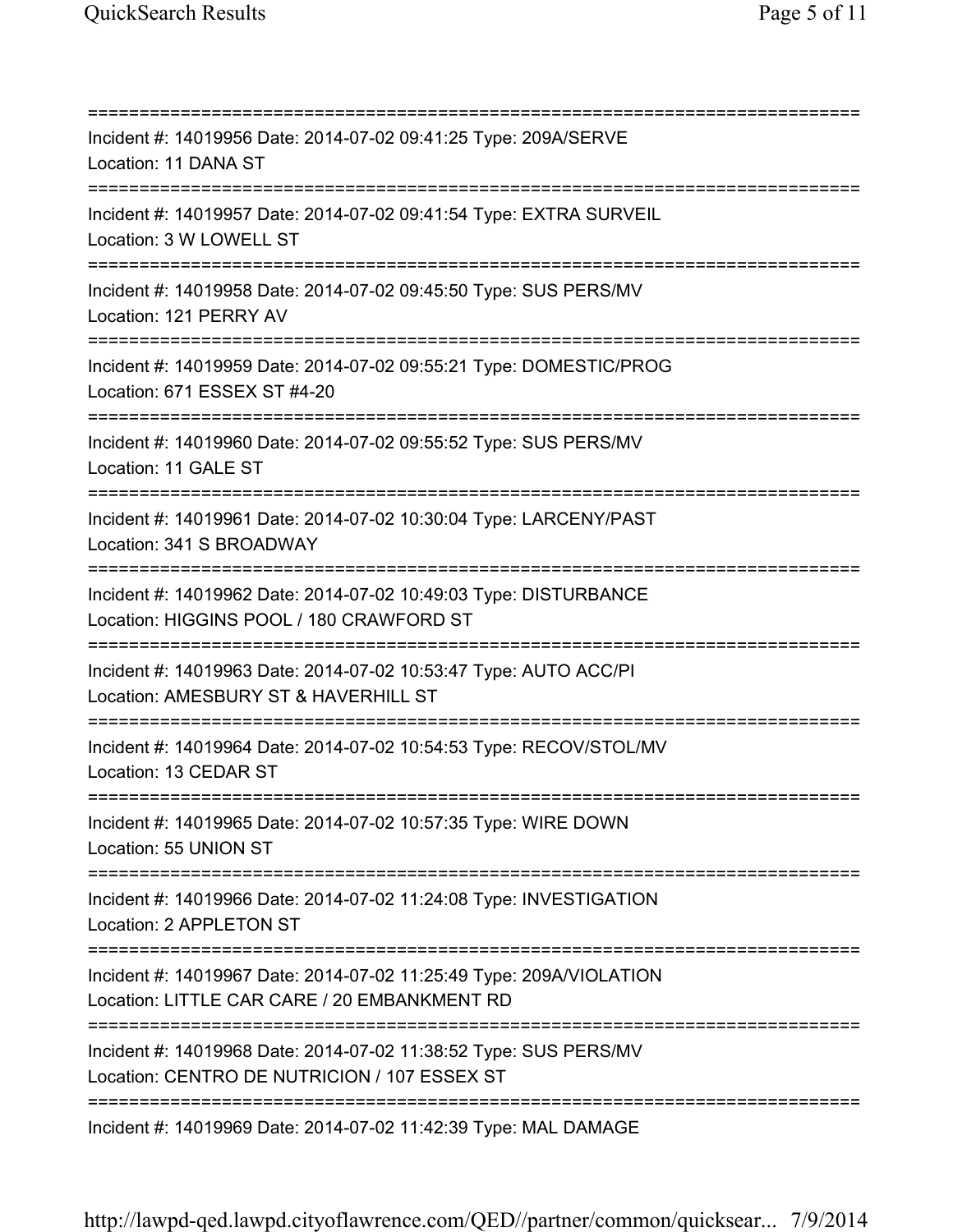=========================================================================== Incident #: 14019970 Date: 2014-07-02 11:46:12 Type: MAL DAMAGE Location: 14 MT AUBURN ST =========================================================================== Incident #: 14019971 Date: 2014-07-02 11:49:02 Type: MAL DAMAGE Location: 14 MOUNT AUBURN ST =========================================================================== Incident #: 14019972 Date: 2014-07-02 12:07:26 Type: AUTO ACC/UNK PI Location: 96 JACKSON ST =========================================================================== Incident #: 14019973 Date: 2014-07-02 12:34:52 Type: SUS PERS/MV Location: BAILEY ST & S UNION ST =========================================================================== Incident #: 14019974 Date: 2014-07-02 12:43:58 Type: ALARM/BURG Location: SHOWCASE CINEMA / 141 WINTHROP AV =========================================================================== Incident #: 14019975 Date: 2014-07-02 12:45:50 Type: LARCENY/PAST Location: 72 MELVIN ST =========================================================================== Incident #: 14019976 Date: 2014-07-02 12:46:01 Type: ALARM/BURG Location: SOMERSWORTH / 433 MARKET ST =========================================================================== Incident #: 14019977 Date: 2014-07-02 12:58:31 Type: MEDIC SUPPORT Location: 139 MARSTON ST =========================================================================== Incident #: 14019978 Date: 2014-07-02 12:58:55 Type: ALARM/BURG Location: 8 DANFORTH ST =========================================================================== Incident #: 14019979 Date: 2014-07-02 13:08:42 Type: AMBULANCE ASSSI Location: 212 S UNION ST #D =========================================================================== Incident #: 14019980 Date: 2014-07-02 13:20:38 Type: UNKNOWN PROB Location: 136 EXCHANGE ST =========================================================================== Incident #: 14019981 Date: 2014-07-02 13:24:53 Type: MAN DOWN Location: 33 S BROADWAY =========================================================================== Incident #: 14019982 Date: 2014-07-02 13:32:10 Type: ANIMAL COMPL Location: 33 TYLER ST =========================================================================== Incident #: 14019983 Date: 2014-07-02 13:34:25 Type: LARCENY/PAST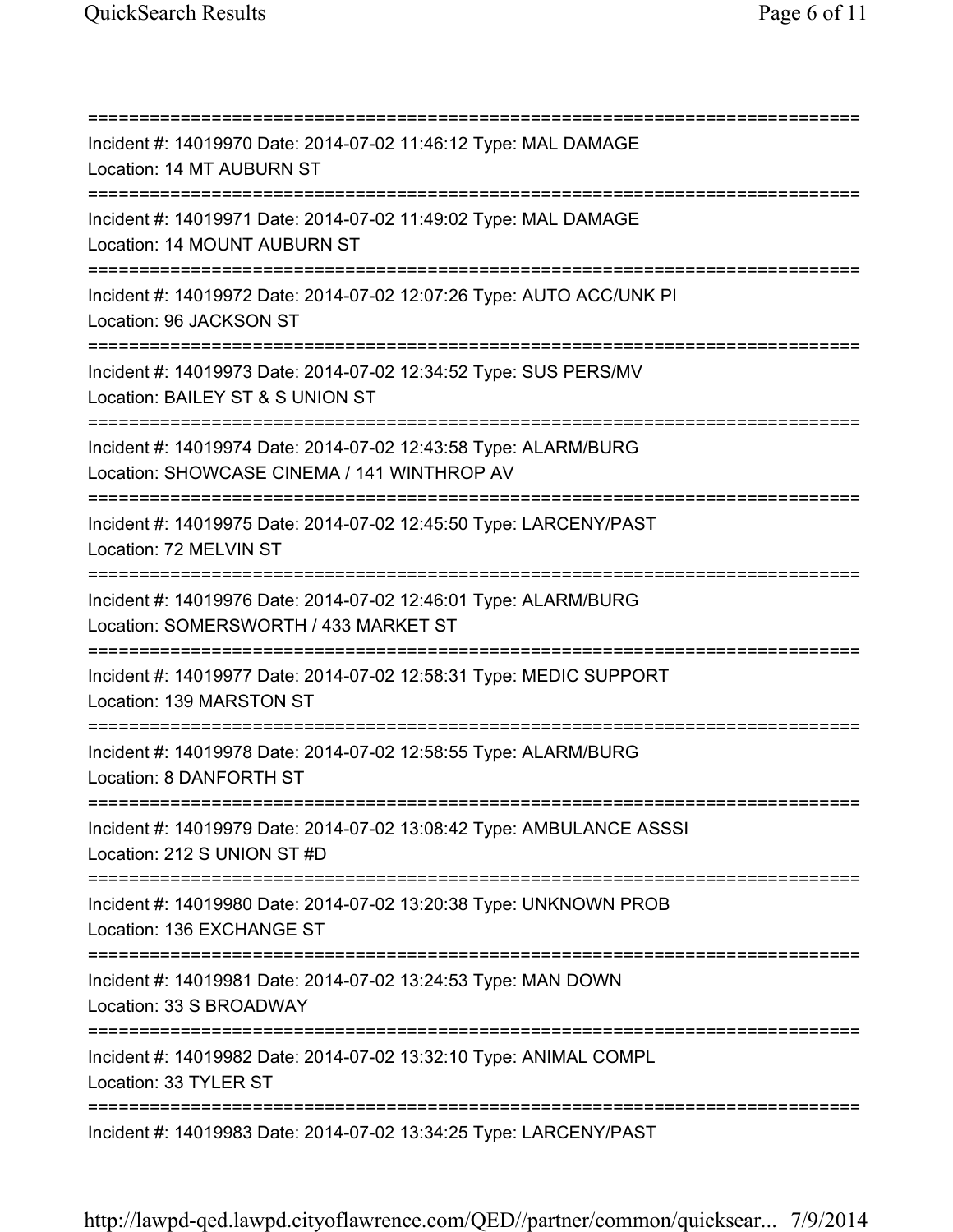Location: 14 SAVOIE AV =========================================================================== Incident #: 14019987 Date: 2014-07-02 13:47:53 Type: B&E/MV/PAST Location: 126 TRENTON ST FL 1 =========================================================================== Incident #: 14019984 Date: 2014-07-02 13:50:35 Type: INVEST CONT Location: 319 SALEM ST =========================================================================== Incident #: 14019985 Date: 2014-07-02 13:55:21 Type: MEDIC SUPPORT Location: S UNION ST & SALEM ST =========================================================================== Incident #: 14019986 Date: 2014-07-02 13:56:29 Type: DISABLED MV Location: LOWELL & HAMPSHIRE =========================================================================== Incident #: 14019988 Date: 2014-07-02 14:04:57 Type: AUTO ACC/UNK PI Location: 120 BROADWAY =========================================================================== Incident #: 14019989 Date: 2014-07-02 14:09:04 Type: ANIMAL COMPL Location: NEW BALANCE ATHLETIC SHOE CORP / 5 S UNION ST =========================================================================== Incident #: 14019990 Date: 2014-07-02 14:21:11 Type: DISTURBANCE Location: 76 AMES ST FL 3 =========================================================================== Incident #: 14019991 Date: 2014-07-02 14:29:03 Type: EXTRA SURVEIL Location: 3 W LOWELL =========================================================================== Incident #: 14019992 Date: 2014-07-02 14:34:16 Type: DOMESTIC/PAST Location: 169 HAVERHILL ST #7 =========================================================================== Incident #: 14019993 Date: 2014-07-02 14:38:03 Type: GUN CALL Location: 4 BLANCHARD ST #D4 =========================================================================== Incident #: 14019994 Date: 2014-07-02 15:01:39 Type: UNWANTEDGUEST Location: 63 BROMFIELD ST =========================================================================== Incident #: 14019995 Date: 2014-07-02 15:27:19 Type: RECOV/STOL/MV Location: 189 WALNUT ST =========================================================================== Incident #: 14019996 Date: 2014-07-02 15:37:42 Type: LARCENY/PAST Location: FAMILY DOLLAR / 700 ESSEX ST =========================================================================== Incident #: 14019997 Date: 2014 07 02 15:39:23 Type: 209A/SERVE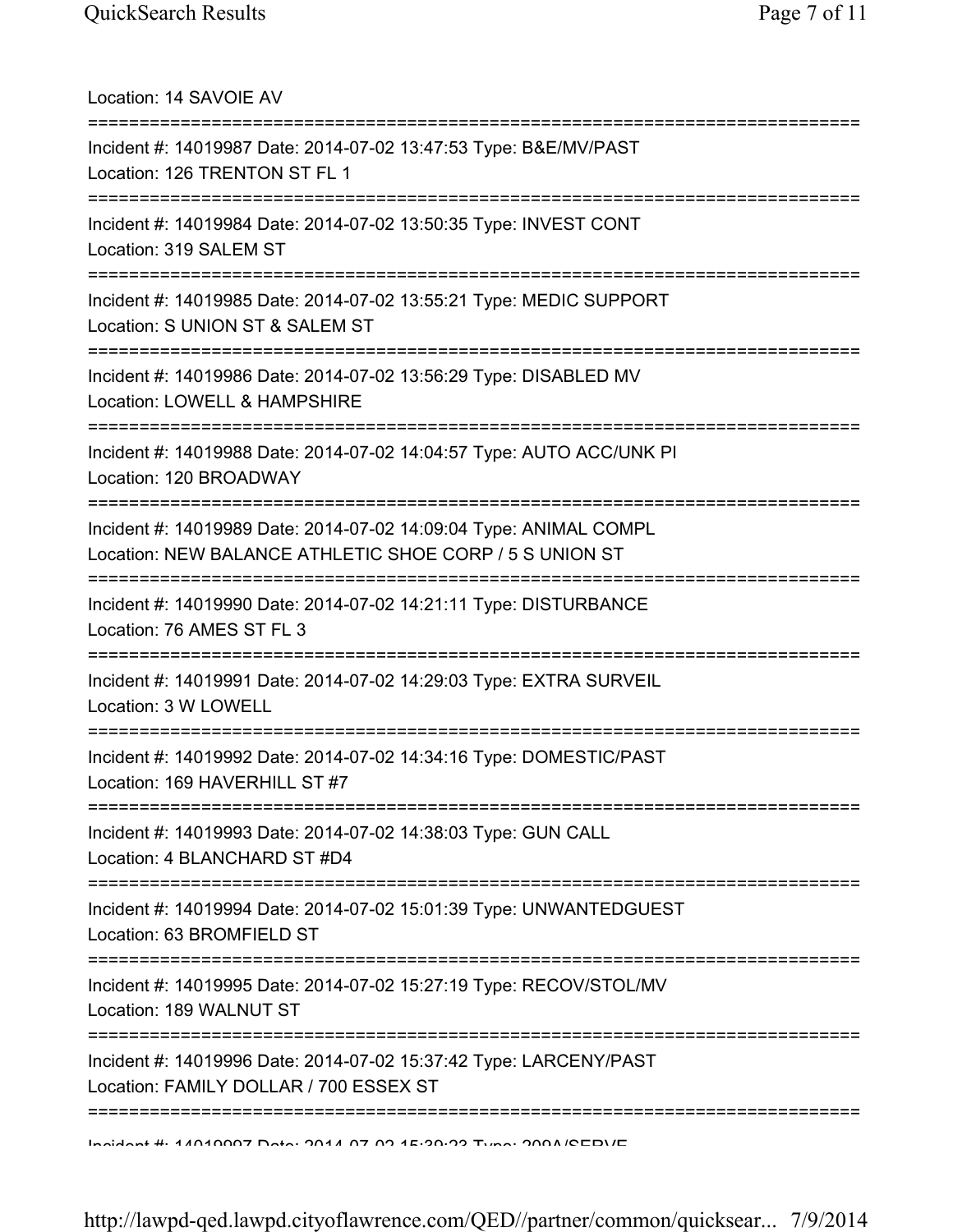| Location: 187 ARLINGTON ST                                                                                                                          |
|-----------------------------------------------------------------------------------------------------------------------------------------------------|
| Incident #: 14019998 Date: 2014-07-02 15:40:17 Type: 209A/SERVE<br>Location: 157 SALEM ST                                                           |
| Incident #: 14019999 Date: 2014-07-02 15:54:20 Type: ANIMAL COMPL<br>Location: RADIO SHACK / 67 WINTHROP AV<br>==================================== |
| Incident #: 14020000 Date: 2014-07-02 15:54:54 Type: 209A/SERVE<br>Location: 31 FAIROUNT                                                            |
| Incident #: 14020001 Date: 2014-07-02 16:01:34 Type: COURT DOC SERVE<br>Location: 33 JUNIPER ST #1                                                  |
| Incident #: 14020002 Date: 2014-07-02 16:30:03 Type: SHOPLIFTING<br>Location: 700 ESSEX ST                                                          |
| ==========================<br>Incident #: 14020003 Date: 2014-07-02 17:11:56 Type: B&E/MV/PAST<br>Location: 12 CYPRESS ST                           |
| Incident #: 14020004 Date: 2014-07-02 17:12:15 Type: UNATENEDCHILD<br>Location: HIGGINS STATE POOL / 180 CRAWFORD ST                                |
| Incident #: 14020005 Date: 2014-07-02 17:15:35 Type: DRUG VIO<br>Location: HOWARD ST & STORROW ST                                                   |
| Incident #: 14020006 Date: 2014-07-02 17:17:56 Type: RECOV/STOL/MV<br>Location: TRIPOLI BAKERY INC / 106 COMMON ST                                  |
| Incident #: 14020007 Date: 2014-07-02 17:32:29 Type: DOMESTIC/PROG<br>Location: 28 BYRON AV FL 2                                                    |
| Incident #: 14020008 Date: 2014-07-02 17:37:52 Type: DISTURBANCE<br>Location: 43 SPRINGFIELD ST FL 2                                                |
| :===================<br>Incident #: 14020009 Date: 2014-07-02 17:57:10 Type: UNWANTEDGUEST<br>Location: 146 S UNION ST                              |
| Incident #: 14020010 Date: 2014-07-02 18:02:26 Type: GUN CALL<br>Location: HAVERHILL ST                                                             |
|                                                                                                                                                     |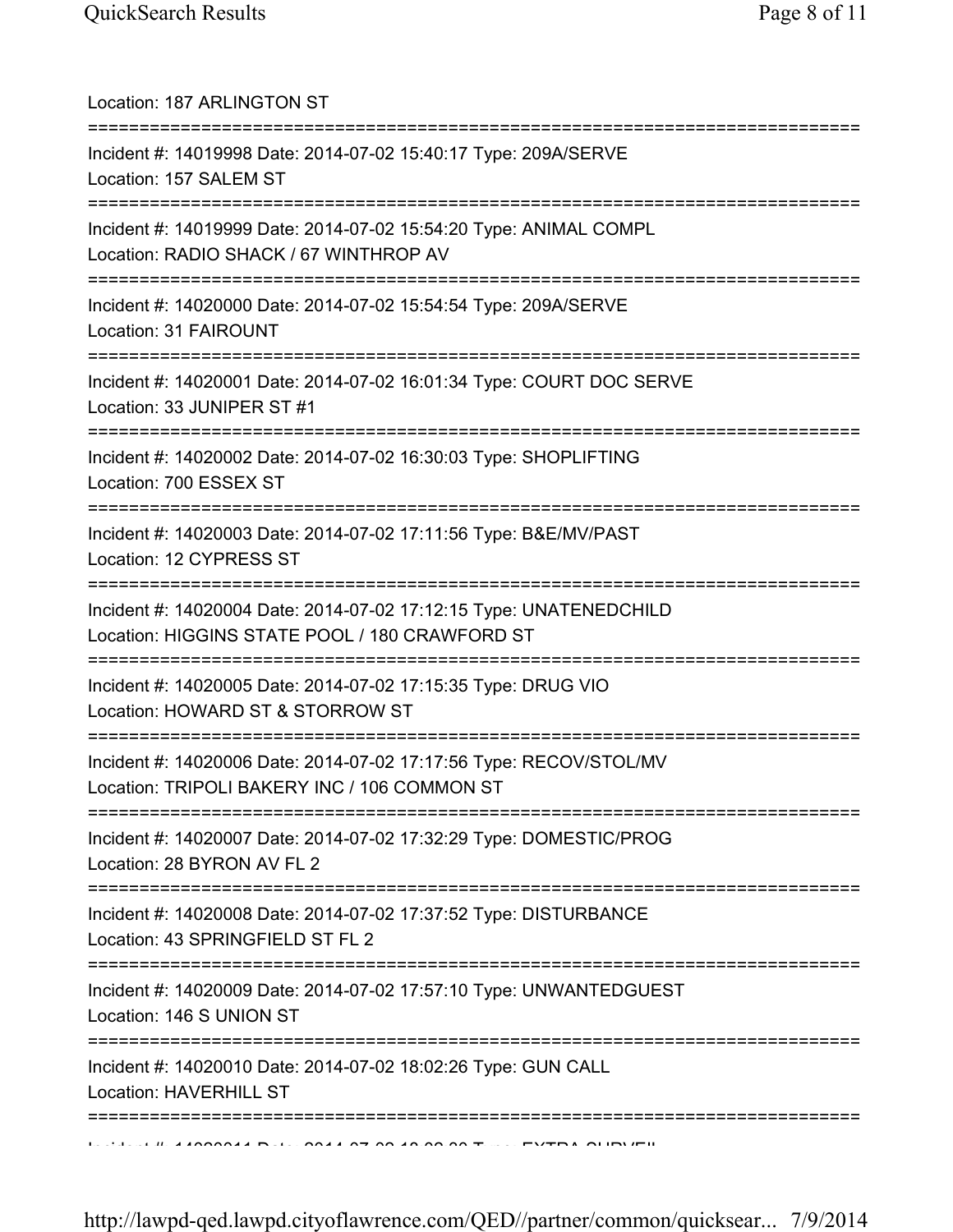Location: 33 SWAN ST =========================================================================== Incident #: 14020012 Date: 2014-07-02 18:13:30 Type: RECOV/STOL/MV Location: 74 SAUNDERS ST =========================================================================== Incident #: 14020013 Date: 2014-07-02 18:15:24 Type: SUS PERS/MV Location: 55 DANA ST =========================================================================== Incident #: 14020014 Date: 2014-07-02 18:21:29 Type: GUN CALL Location: 120 BENNINGTON ST =========================================================================== Incident #: 14020016 Date: 2014-07-02 18:28:25 Type: ALARM/BURG Location: 15 WOOD LN =========================================================================== Incident #: 14020015 Date: 2014-07-02 18:28:41 Type: DOMESTIC/PROG Location: 70 BOWDOIN ST FL 3 =========================================================================== Incident #: 14020017 Date: 2014-07-02 18:32:14 Type: NEIGHBOR PROB Location: 9 EASTON ST =========================================================================== Incident #: 14020018 Date: 2014-07-02 18:45:10 Type: INVESTIGATION Location: LAWRENCE ST & PARK ST =========================================================================== Incident #: 14020019 Date: 2014-07-02 19:11:55 Type: MISSING PERS Location: 22 CHANDLER ST =========================================================================== Incident #: 14020020 Date: 2014-07-02 19:13:55 Type: E911 HANGUP Location: POLLO TIPICO / 190 LAWRENCE ST =========================================================================== Incident #: 14020021 Date: 2014-07-02 19:30:56 Type: ALARM/BURG Location: 10 S BROADWAY =========================================================================== Incident #: 14020022 Date: 2014-07-02 19:36:25 Type: DOMESTIC/PROG Location: 331 HIGH ST FL 1 =========================================================================== Incident #: 14020023 Date: 2014-07-02 19:54:43 Type: AUTO ACC/NO PI Location: BROADWAY & HAVERHILL ST =========================================================================== Incident #: 14020024 Date: 2014-07-02 19:58:41 Type: MAL DAMAGE Location: 187 CHESTNUT ST #2 ===========================================================================

http://lawpd-qed.lawpd.cityoflawrence.com/QED//partner/common/quicksear... 7/9/2014

Incident #: 14020025 Date: 2014 07 02 20:03:42 Type: INVEST CONT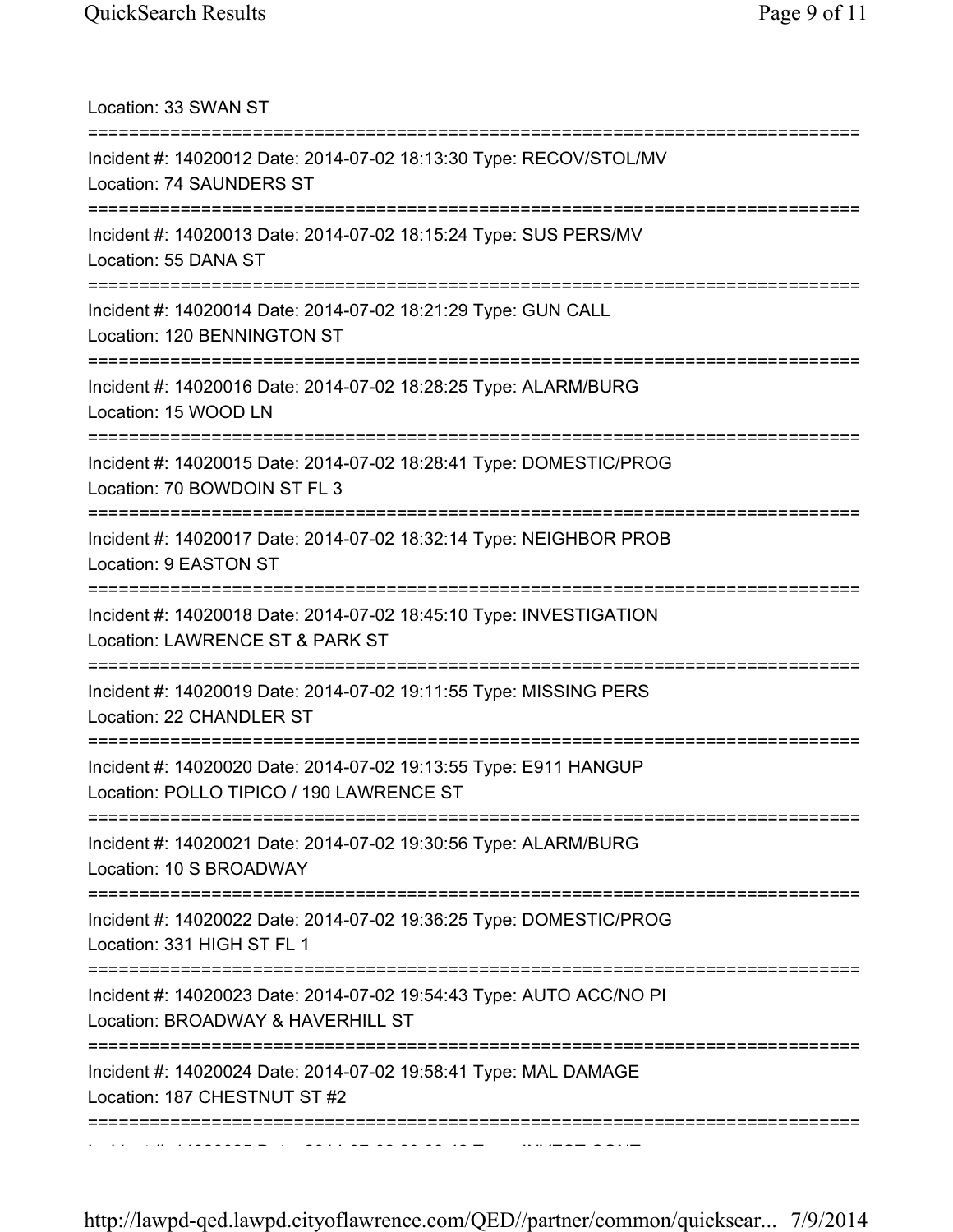Location: 19 SAVOIE AV =========================================================================== Incident #: 14020026 Date: 2014-07-02 20:10:32 Type: SUS PERS/MV Location: 1 BIRCH ST =========================================================================== Incident #: 14020027 Date: 2014-07-02 20:20:55 Type: INVESTIGATION Location: 239 ERVING AV =========================================================================== Incident #: 14020028 Date: 2014-07-02 20:38:04 Type: INVEST CONT Location: 56 BODWELL ST =========================================================================== Incident #: 14020029 Date: 2014-07-02 20:49:01 Type: FIRE WORKS Location: BIGELOW ST & CARLETON ST =========================================================================== Incident #: 14020030 Date: 2014-07-02 20:58:49 Type: MAL DAMAGE Location: 77 WILLIAM ST =========================================================================== Incident #: 14020031 Date: 2014-07-02 20:59:55 Type: ASSIST FIRE Location: 250 CANAL ST =========================================================================== Incident #: 14020032 Date: 2014-07-02 21:32:18 Type: ALARM/BURG Location: 216 CANAL ST =========================================================================== Incident #: 14020033 Date: 2014-07-02 21:39:40 Type: DRUG VIO Location: ANDOVER ST & PARKER ST =========================================================================== Incident #: 14020034 Date: 2014-07-02 21:42:19 Type: NOISE ORD Location: ALDEN CT & WEST ST =========================================================================== Incident #: 14020035 Date: 2014-07-02 21:45:19 Type: INVEST CONT Location: 28 HANCOCK ST =========================================================================== Incident #: 14020036 Date: 2014-07-02 21:56:42 Type: DOMESTIC/PROG Location: 476 HAVERHILL ST FL 1 =========================================================================== Incident #: 14020037 Date: 2014-07-02 22:03:38 Type: HIT & RUN M/V Location: 92 CAMBRIDGE ST =========================================================================== Incident #: 14020038 Date: 2014-07-02 22:07:49 Type: ALARM/BURG Location: L&R MARKET / 486 HOWARD ST ===========================================================================